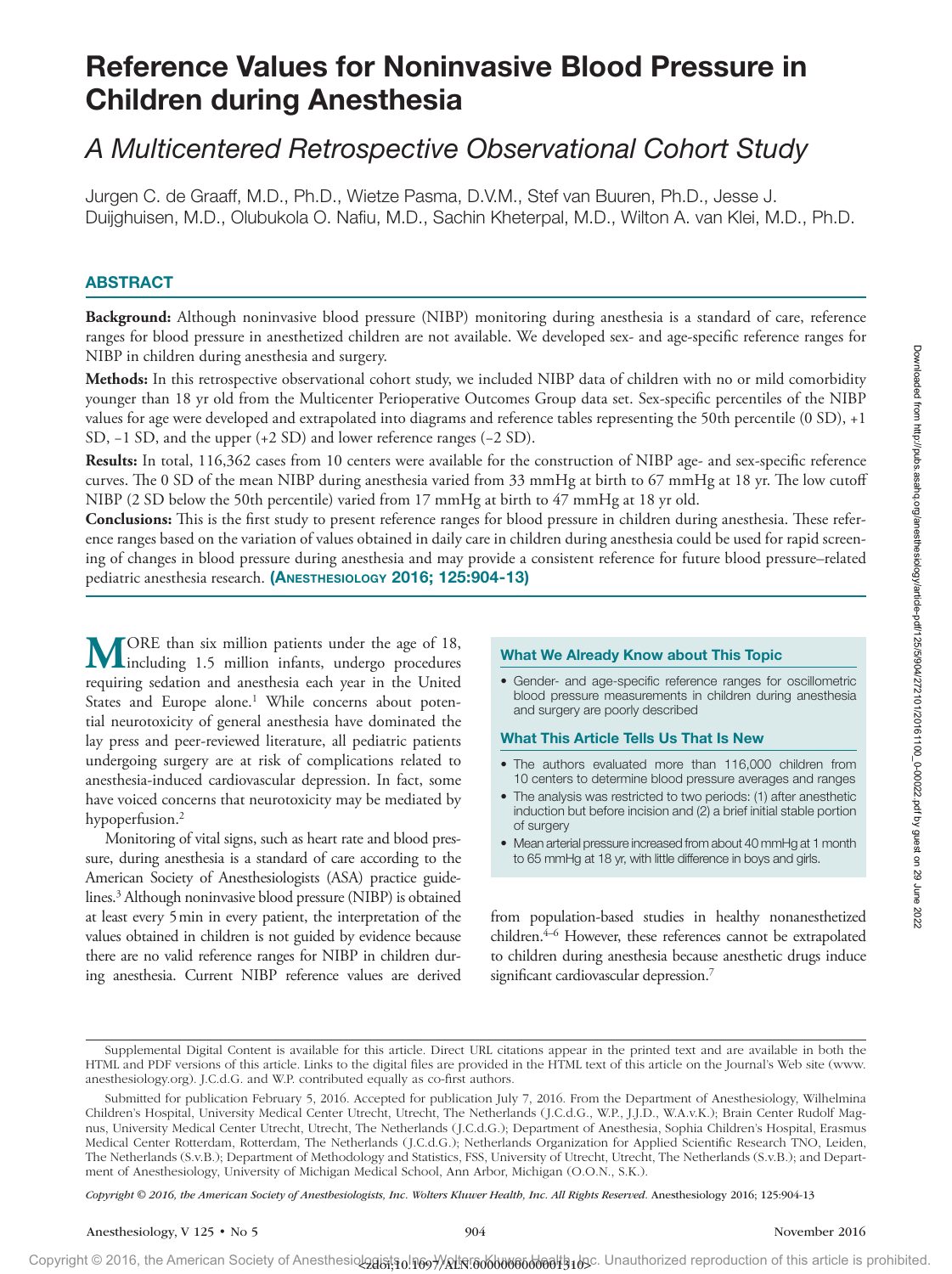This gap in knowledge causes uncertainty, in particular, due to the known developmental physiologic spectrum of the pediatric patient. A recent case series of six healthy infants who developed severe encephalopathy after straightforward elective surgery, including one death and one with profound developmental delay, has refocused attention on pediatric anesthesia standards of care.<sup>8</sup> The exact cause of the encephalopathy could not be determined in any of these children, but hypotension during anesthesia was considered attributable. However, provider experience demonstrates that many infants with comparably hypotensive NIBP during anesthesia are doing well after surgery and do not develop any complications. The absence of evidence-based reference ranges exposes patients to nonstandardized care and providers to undue medicolegal risk while providing routine, reasonable care.

The purpose of the current study was to develop age- and sex-specific charts (percentile curves) of the natural variation of NIBP during anesthesia during the preparation and surgical phase. Availability of such reference curves and tables of NIBP measurements would aid physicians in detecting extreme values that justify further inquiry or action and would enable harmonization of diagnosis and treatment between anesthesiologists, hospitals, and countries.<sup>9</sup>

### Materials and Methods

In the current retrospective observational cohort study, we used deidentified data from the Multicenter Perioperative Outcomes Group (MPOG) data set. The MPOG is a consortium of medical centers in the United States and Europe aggregating large volumes of observational perioperative electronic data, registry outcomes, and long-term administrative outcomes.10 The study of deidentified patient data from the MPOG data set has been approved by the University of Michigan Institutional Review Board, Ann Arbor, Michigan (HUM00033894). Participation of the University Medical Center Utrecht (UMCU), Utrecht, The Netherlands, in the MPOG database has been approved by the Institutional Review Board of the UMCU (12.253-C). The protocol for the current study was approved by the MPOG Perioperative Clinical Research Committee (0018, February 10, 2014).

### *Data Source*

The MPOG database has been described previously but is summarized as follows: each contributing member uses a modern intraoperative electronic health record (EHR). Data manually entered into the EHR include patient anthropometrics, intraoperative medications, surgical events, and clinical observations. Data collected using automated, validated interfaces include demographic information, laboratory values, and all physiologic monitor measurements, including heart rate and NIBP.10 The database is growing over time and, at the time of data extraction, contained the automatically acquired data on vital signs and other EHR data of more than 3.5 million patients, including around 350,000 children from 17 centers. We included children with American Society of Anesthesia physical status

(ASA PS) classes 1 and 2 who underwent anesthesia for surgical or diagnostic procedures in hospitals participating in the MPOG in the period from August 2007 up to and including December 2014. ASA PS 1 children are considered healthy, and ASA PS class 2 children have minor comorbidity not affecting daily life, such as controlled bronchial asthma.<sup>11</sup> We excluded cardiac surgery cases and cases for which the type of surgery was unknown.

Although NIBP measurements are routinely acquired at least every 5min during anesthesia, only measurements acquired during relatively stable hemodynamic periods were used to provide insight into reference values for NIBP. The analysis was therefore performed on data obtained during the preparation phase (within 20min before procedure start) and during the initial surgical phase after the start of the procedure (between 15 and 35min after procedure start). This was done in order to minimize the effect of patient positioning, initial surgical stimulus surge, and surgical bleeding on the reference values. Additionally, to estimate how often blood pressures during the remainder part of the surgical procedure were outside the range of the derived reference values, blood pressures obtained after the first 35min were compared to the reference values.

We included only cases in which the start of the surgical procedure was clearly identified. For the preparation phase (20min before procedure start), we calculated the mean of the last three measurements without artifacts, within this time frame. During the surgical phase, we calculated the mean of the first three measurements without artifacts, between 15 and 35min after the start of the procedure. A case was included when at least two artifact-free measurements were available in the given time frame.

Although the management of artifact data is essential to provide meaningful reference ranges, no standardized definitions of blood pressure artifacts have been established for pediatric blood pressure measurements. Measurements were considered artifacts when the diastolic NIBP was lower than 3 mmHg, when the systolic NIBP was higher than or equal to 250 mmHg, when the pulse pressure (systolic NIBP minus diastolic NIBP) was lower than or equal to 5 mmHg, when the diastolic NIBP was higher than the mean NIBP, when the mean NIBP was higher than the systolic NIBP, or when the systolic, diastolic, or mean NIBP measurement was flagged as an artifact or was missing.

### *Outcomes*

The primary outcome of the study was an estimate of the natural variation of systolic, mean, and diastolic NIBP in relation to age during the preparation and surgical phase of the procedure.<sup>4</sup> The variation was expressed as sex-specific percentile curves with the 50th percentile (0 SD), -1 SD, +1 SD, and highest (+2 SD) and lowest (−2 SD) reference ranges. Secondary outcomes were sex-specific plots of percentile curves and reference tables of systolic, mean, and diastolic NIBP in relation to weight.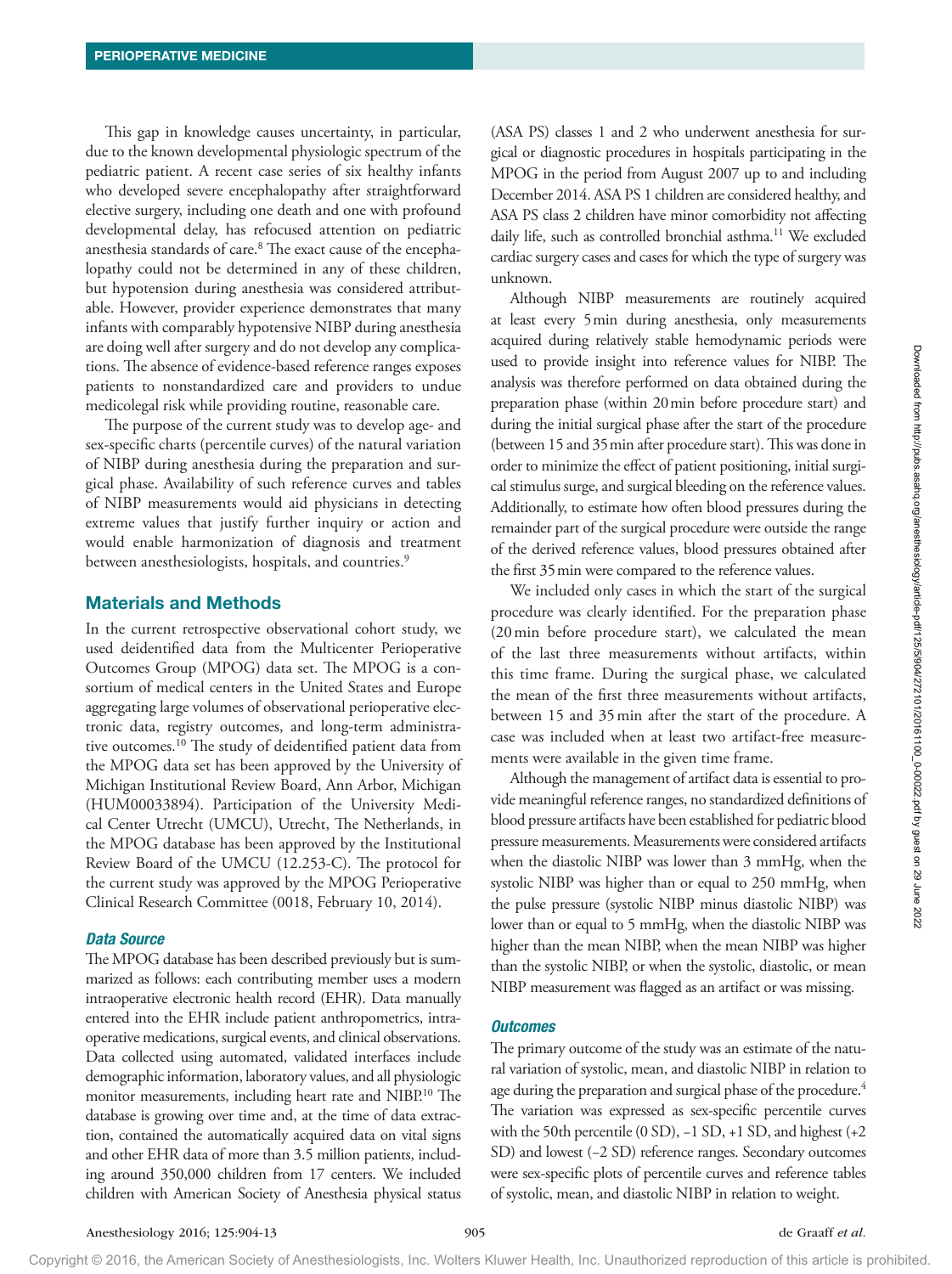## *Statistical Analysis*

The NIBP values were analyzed according to the methods recommended by the World Health Organization for child growth standards.12 For each outcome, a choice was made between the Box-Cox Cole-Green, the Box-Cox Power Exponential, and the Box-Cox t-family of distributions, aided by the worm plot and Q statistics as implemented in the generalized additive models for location, scale, and shape package for R software (version 3.2.3; [https://www.r-project.org,](https://www.r-project.org) accessed August 13, 2016).<sup>13,14</sup> Where needed, transformations of the variables were used to increase the fit. Differences between centers were estimated by adding dummy variables, as practiced in this context and evaluated with worm plots.<sup>15</sup> The results of systolic, diastolic, and mean NIBP are presented in graphs in relation to age and weight with a square root transformation of age for more detailed presentation for younger children. The R scripts to fit the models can be requested from the authors.

In order to compare the blood pressures during the remainder of the procedure with the proposed reference scales for age and weight, all NIBP measurements from 35min after the start of the procedure until the end of anesthetic registration were gathered. These measurements were divided into epochs, each including three measurements. For each epoch, the median of the NIBP was calculated and compared with the preparation phase reference value of the same age or weight.

By including all surgical and diagnostic procedures on children under 18 yr old conducted between August 2007 and December 2014, we expected to include more than 100,000 cases. This sample is much larger than is customary in the field (typically  $n = 1,000$  to 10,000).<sup>12</sup>

# **Results**

Of a total of 327,123 anesthetics in patients younger than 18 yr old in the MPOG database, 221,202 cases with known ASA PS classes 1 and 2 and known sex were selected. Cardiac surgery cases, cases where the surgical procedure was unknown, and those without a documented "procedure start" timed event were excluded (fig. 1). In total, 116,362 cases across 10 centers with at least two valid blood pressure measurements in any of the periods of interest were used for analyses (University of Michigan Health System, Ann Arbor, Michigan; Oregon Health and Science University, Portland, Oregon; University of Colorado Denver, Denver, Colorado; University of Tennessee Medical Center, Knoxville, Tennessee; University of Virginia Health System, Charlottesville, Virginia; University of Florida, Gainesville, Florida; Washington University School of Medicine, St. Louis, Missouri; University of Vermont – Fletcher Allen Health Care, Burlington, Vermont; University of Washington Medical Center, Seattle, Washington; and University Medical Center Utrecht, Utrecht, The Netherlands). We used 108,179 cases for analysis of the preparation phase and 94,283 cases for analysis of the initial surgical phase. The age was known in all cases; in 104,977 cases (90%), the weight was known

(table 1). The worm plots did not show significant differences between centers (data not presented).

The 50th percentile (0 SD) of the systolic NIBP during anesthesia for boys varies from 48 mmHg at birth to 100 mmHg at 18 yr, while the 50th percentile of the mean NIBP during anesthesia varies from 33 to 66 mmHg, respectively (fig. 2 and table 1 in Supplemental Digital Content 1, [http://](http://links.lww.com/ALN/B311) [links.lww.com/ALN/B311\)](http://links.lww.com/ALN/B311). The reference value of the mean NIBP in the lowest age range in the preparation phase varies between 17 mmHg (−2 SD) and 71 mmHg (+2 SD) for boys and between 18 mmHg (−2 SD) and 59 mmHg (+2 SD) for girls (table 2 in Supplemental Digital Content 1, <http://links.lww.com/ALN/B311>).

Sex-specific percentile plots of systolic, mean, and diastolic NIBP are presented in relation to age during the preparation (fig. 2) and surgical phase (fig. 3) with associated reference tables (preparation phase: tables 1 to 3 in Supplemental Digital Content 1, [http://links.lww.com/ALN/](http://links.lww.com/ALN/B311) [B311,](http://links.lww.com/ALN/B311) and surgical phase: tables 4 to 6 in Supplemental Digital Content 1, <http://links.lww.com/ALN/B311>). The sex-specific percentile plots of systolic, mean, and diastolic NIBP in relation to weight are presented in figures 4 and 5 and tables 7 to 12 in Supplemental Digital Content 1, <http://links.lww.com/ALN/B311>. Detailed tables in relation to age, weight, and height are available on request from the corresponding author.

In 62,727 (58%) of the 108,179 cases, at least one epoch of three blood pressure measurements was available after the initial 35min of the procedure start, *i.e.*, in these 62,727 cases, the procedure lasted longer than 35min. In total, 405,417 epochs were identified, and the median NIBP of these epochs was compared to the corresponding reference value of NIBP. This resulted in 1.25% of the NIBP below the corresponding −2 SD and 1.79% of the NIBP above the 2 SD. Weight was known in 56,643 (90%) of these 62,727 cases. Similar comparison of NIBPs resulted in 1.34% and 1.24% epoch NIBPs below the −2 SD and 1.68% epoch NIBPs above the 2 SD using the weight-adjusted reference curves.

# **Discussion**

Frequent monitoring of NIBP during anesthesia is a universal standard of care. However, reference values for NIBP in children during anesthesia did not previously exist. The present multicenter study produced age- and sex-specific NIBP reference values for children during anesthesia. The 50th percentile (0 SD) of the mean NIBP during the surgical preparation phase varies from 33 mmHg at birth to 66 mmHg at 18 yr during anesthesia for boys. The lower reference values in anesthetized children are considerably lower than those in nonanesthetized children. The −2 SD of the mean NIBP varies between 17 mmHg for the youngest and 47 mmHg for children of 18 yr old. More than 95% of the blood pressure values of the remaining part of the surgical procedure was within the obtained reference ranges, *i.e.*, values were above the −2 SD and below the +2 SD.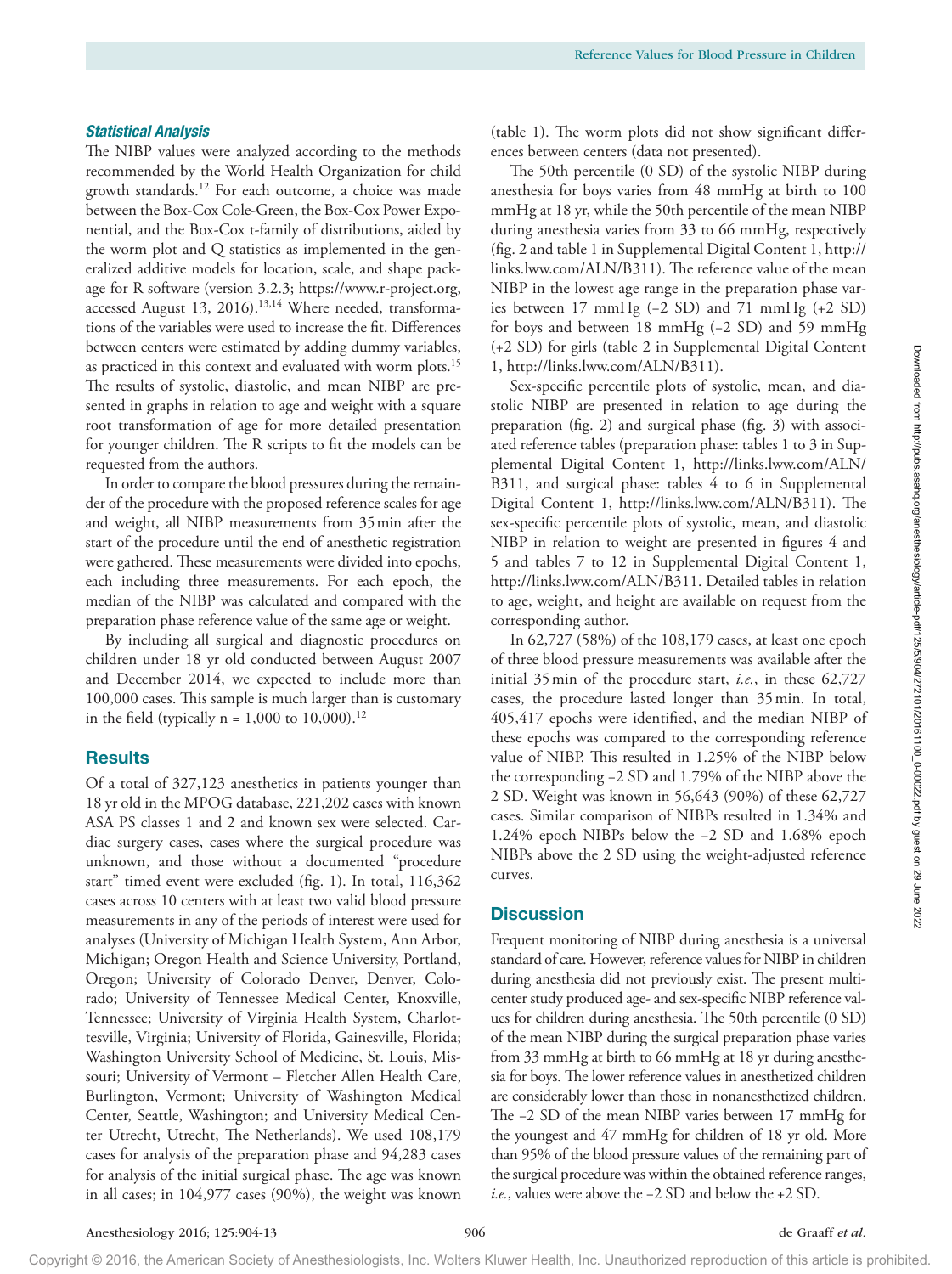

Fig. 1. Flow diagram of data inclusion from Multicenter Perioperative Outcomes Group data set.

### *Lack of Knowledge*

Thus far, reference ranges for NIBP in children during anesthesia do not exist. Vital signs during anesthesia, in particular, NIBP measurements in adults, are often evaluated in reference to patient-specific baseline measurements. However, the clinical relevance of specific NIBP targets or thresholds is disputable, and even for adults, a clear definition of intraoperative hypotension does not exist.<sup>16</sup> The absence of reference values for NIBP during anesthesia causes a wide variation in diagnosis of potential derangement and subsequent treatment. For example, the threshold for intraoperative hypotension in children that is used in daily practice varies between anesthesiologists: some use a threshold at a 10% decrease from the baseline value, while others use a 40% decrease.17 Furthermore, acceptable patient-specific baseline measurements are rarely available in children since obtaining a reliable NIBP measurement in uncooperative children in the operating room before anesthesia induction is almost impossible. This results in large discrepancies

between definitions of intraoperative hypotension. Pediatric anesthesiologists from the Society of Pediatric Anesthesia and Association of Paediatric Anaesthetists reported definitions of intraoperative hypotension ranging from a systolic blood pressure of 25 to 70 mmHg for neonates and from 40 to 100 mmHg in children between 2 and 12 yr old.<sup>17</sup> This wide variation in clinician decision-making demands generalizable, multicenter data to inform practice.

#### *Interpretation*

The interpretation of the reference ranges of NIBP presented in our study is comparable to the reference ranges of growth standards for children presented by the World Health Organization, in which measurements of weight of a whole population are plotted into percentile curves.<sup>12</sup> Customarily, observations outside the 2.5th (−2 SD) and 97.5th (+2 SD) percentiles are considered unusually low or high.<sup>12,18</sup> The goal of the reference ranges presented is to provide a set of reference values for the practitioner enabling him or her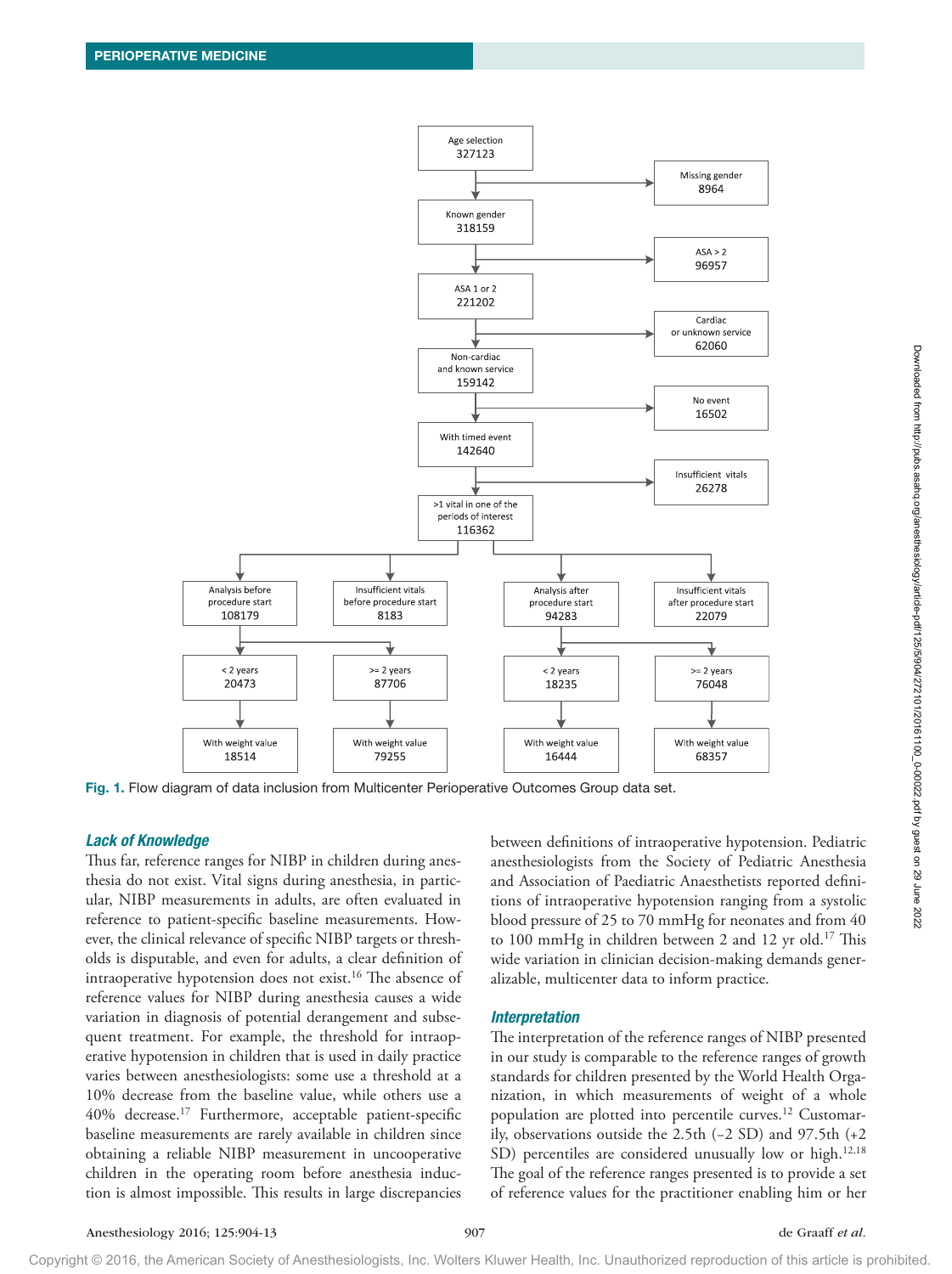|                             | All Participants | $<$ 2 yr old      |
|-----------------------------|------------------|-------------------|
| Cases                       | 116,362          | 22,455            |
| Age                         |                  |                   |
| $< 2$ mo                    | 2,122 (1.8)      | 2,122(9.5)        |
| $2-12$ mo                   | 11,051 (9.5)     | 11,051 (49.2)     |
| 1 yr                        | 9,282(8.0)       | 9,282 (41.3)      |
| $2-5$ yr                    | 28,359 (24.4)    |                   |
| $6-8$ yr                    | 16,624 (14.3)    |                   |
| 9-11 yr                     | 13,584 (11.7)    |                   |
| $\geq$ 12 yr                | 35,340 (30.4)    |                   |
| <b>ASA PS</b>               |                  |                   |
| 1                           | 59,581 (51.2)    | 12,620 (56.2)     |
| $\overline{2}$              | 56,781 (48.8)    | 9,835 (43.8)      |
| Vital signs available       |                  |                   |
| Only preprocedure<br>start  | 22,079 (19.0)    | 4,220 (18.8)      |
| Only postprocedure<br>start | 8,183(7.0)       | 1,982 (8.8)       |
| Both                        | 86,100 (74.0)    | 16,253 (72.4)     |
| Weight (median, IQR)        | 24.1 (14.0-50.0) | $9.1(6.9 - 10.9)$ |
| Weight known                | 104,977 (90.2)   | 20,240 (90.1)     |
| Height (median, IQR)        | 127 (96-160)     | 73 (64-79)        |
| Height known                | 78,242 (67.2)    | 13,358 (59.5)     |
| Sex                         |                  |                   |
| Male                        | 67,501 (58.0)    | 15,190 (67.6)     |
| Female                      | 48,861 (42.0)    | 7,265 (32.4)      |
| Surgical service            |                  |                   |
| Otolaryngology              | 21,636 (18.6)    | 3,255(14.5)       |
| Orthopedics                 | 20,153 (17.3)    | 1,246(5.5)        |
| Urology                     | 16,473 (14.2)    | 5,871 (26.1)      |
| General                     | 14,577 (12.5)    | 4,513 (20.1)      |
| Ophthalmology               | 10,489 (9.0)     | 2,140(9.5)        |
| Plastics                    | 7,898 (6.8)      | 2,125(9.5)        |
| Other                       | 25,136 (21.6)    | 3,305 (14.7)      |

Table 1. Baseline Characteristics of Included Pediatric Cases  $(n = 116, 362)$ 

Values are given as the number of cases (n) and percentage of group (%), unless otherwise stated.

ASA PS = American Society of Anesthesia physical status; IQR = interquartile range.

to judge measurements acquired during clinical practice in relation to the variation within the reference population. The present reference curves should not be related to outcome, as they represent the variation in the population, as is the current practice with growth charts. An unusually low or high value relative to the reference alerts the medical practitioner, who can judge the measurement in the context of the clinical setting, patients' disease, the specific anesthetic medication, and the phase and type of the procedure for which the anesthetic is being administered after which appropriate treatment can be started, if judged necessary.<sup>4</sup>

In nonanesthetized children, reference values are focused on hypertension and are defined in relation to age and sex.<sup>19</sup> Therefore, most reference tables for nonanesthetized children focus on the upper limits (+2 SD) of the reference values.<sup>6</sup> The upper reference range of the systolic NIBP differs only marginally between nonanesthetized and anesthetized children. The 98th percentiles of the systolic NIBP of boys 4 and 10 yr old

when not anesthetized are 120 and 126 mmHg, respectively,<sup>6</sup> and are comparable to our observed results: systolic NIBP when anesthetized during the preparation phase (+2 SD: 117 and 128 mmHg, respectively) and during the surgical phase (+2 SD: 120 and 130 mmHg, respectively). In contrast, the 50th percentile (0 SD) and 2.5th percentile (−2 SD) NIBPs are much lower in anesthetized compared to nonanesthetized children. Published guidelines establish that the 50th percentiles (0 SD) of the systolic NIBP of boys 4 and 10 yr old when nonanesthetized are 103 and 108 mmHg, respectively.<sup>6</sup> However, our real-world data demonstrate that 50th percentile (0 SD) for the same type of patients during the preparation phase of surgery is approximately 15 mmHg lower (88 and 94 mmHg, respectively). These figures are 90 and 95 mmHg, respectively, during the surgical phase. The lowest reference ranges for anesthetized children are considerably lower (approximately 20 mmHg) than those for awake children; the 2.5th percentiles (−2 SD) of the systolic and mean NIBP of a 4-yr-old boy are 85 and 60 mmHg, respectively, when nonanesthetized,<sup>17</sup> and 68 and 38 mmHg, respectively, when anesthetized.

The variance of NIBPs found is rather large. The wide range is caused by the natural biologic variation, differential impact of anesthesia medication on cardiovascular depression, and variation in the measurement technique itself (*i.e.*, location, the circumference of limb being measured, the cuff size used, *etc.*). These confounding factors are not reliably available in the present multicenter retrospective cohort study data and therefore cannot be used to adjust the model. In contrast, the NIBP reference values in awake children are based on highly controlled ambulatory care settings enabling tight measurement criteria: auscultatory measurements, on the right arm, using appropriate cuff size (an inflatable bladder width that is at least 40% of the arm circumference at a point midway between the olecranon and the acromion) in a sitting position.<sup>19</sup> These ideal and systematic measurements are seldom possible in the operating room. In the current anesthesia standard of practice, an automatic oscillometric device is used, which measures mean arterial blood pressure and then calculates the systolic and diastolic values,<sup>20</sup> whereas the variation may be increased by the algorithms used for the devices, which may differ from company to company.21 Furthermore, the location of the NIBP varies among both arms and legs, due to the placement of intravenous lines and surgical site. When every blood pressure value in this study was measured under ideal circumstances, the variability might have been smaller, but this ideal measurement circumstances generally are not present during anesthesia. Nevertheless, this wide variance represents the natural variation each pediatrician and anesthesiologist has to deal with in daily practice.

The current reference ranges have a wide variation in the lower end of the spectrum of age and weight ranges. This wide variation reflects the variation in clinical practice and is not caused by excluding incomplete data since the reasons for including or excluding patients were not dependent on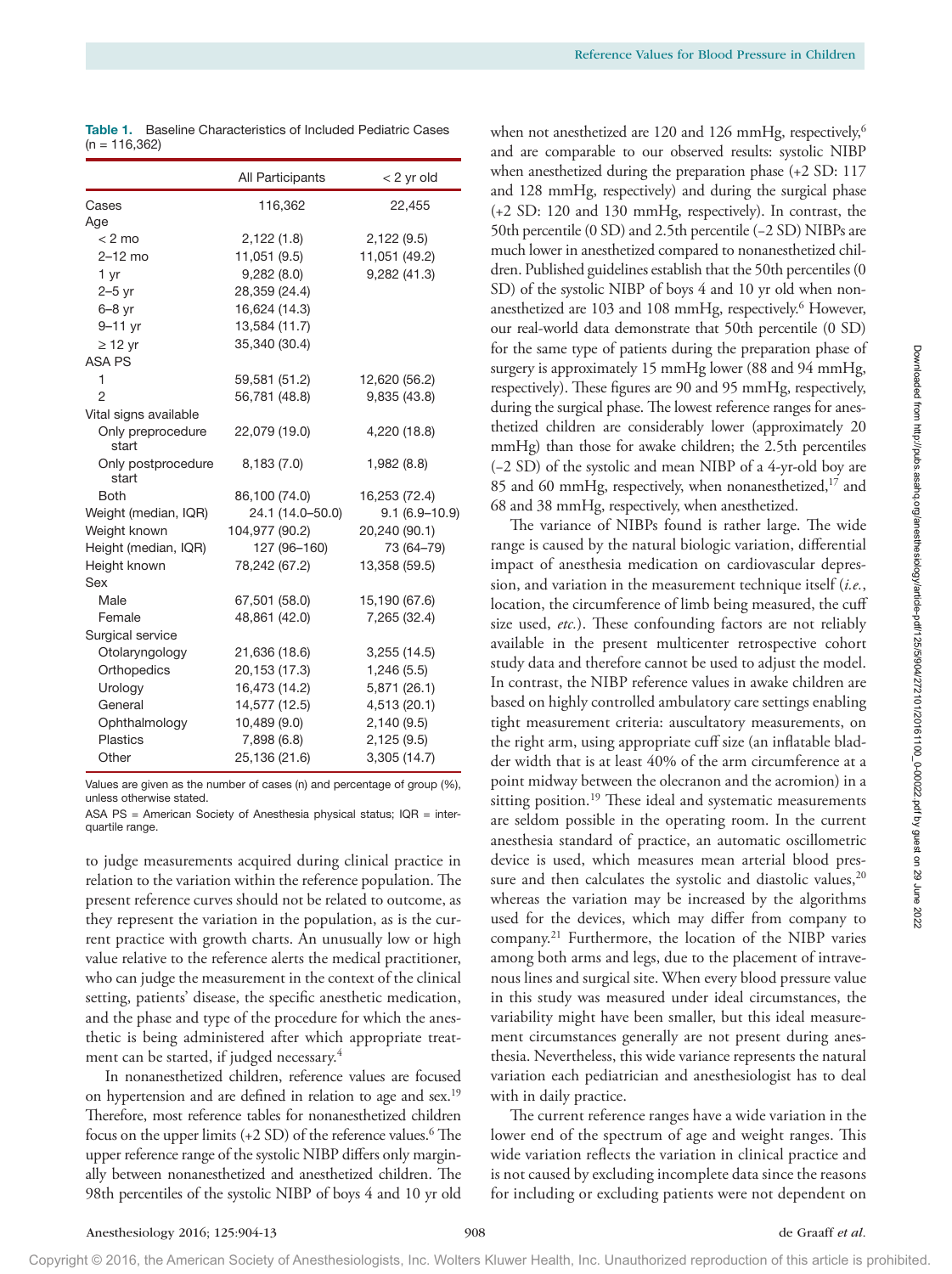

Fig. 2. Reference curves for noninvasive blood pressure for boys and girls during anesthesia during the preparation phase in relation to age.

blood pressure. Therefore, analysis of the complete cases will not introduce bias in the estimated distributions.<sup>22</sup> We excluded severely diseased children (ASA PS 3 and higher) to limit the influence of these sicker children on the blood pressure reference to focus on the initial research question (healthy children).

To give insight into the pressure ranges during the remaining part of the procedures, we compared these blood pressures with the reference standards proposed here. These results show that more than 95% of these measurements were within these limits, and only a very limited number of measurements were outside the reference range. Short procedures are not represented in this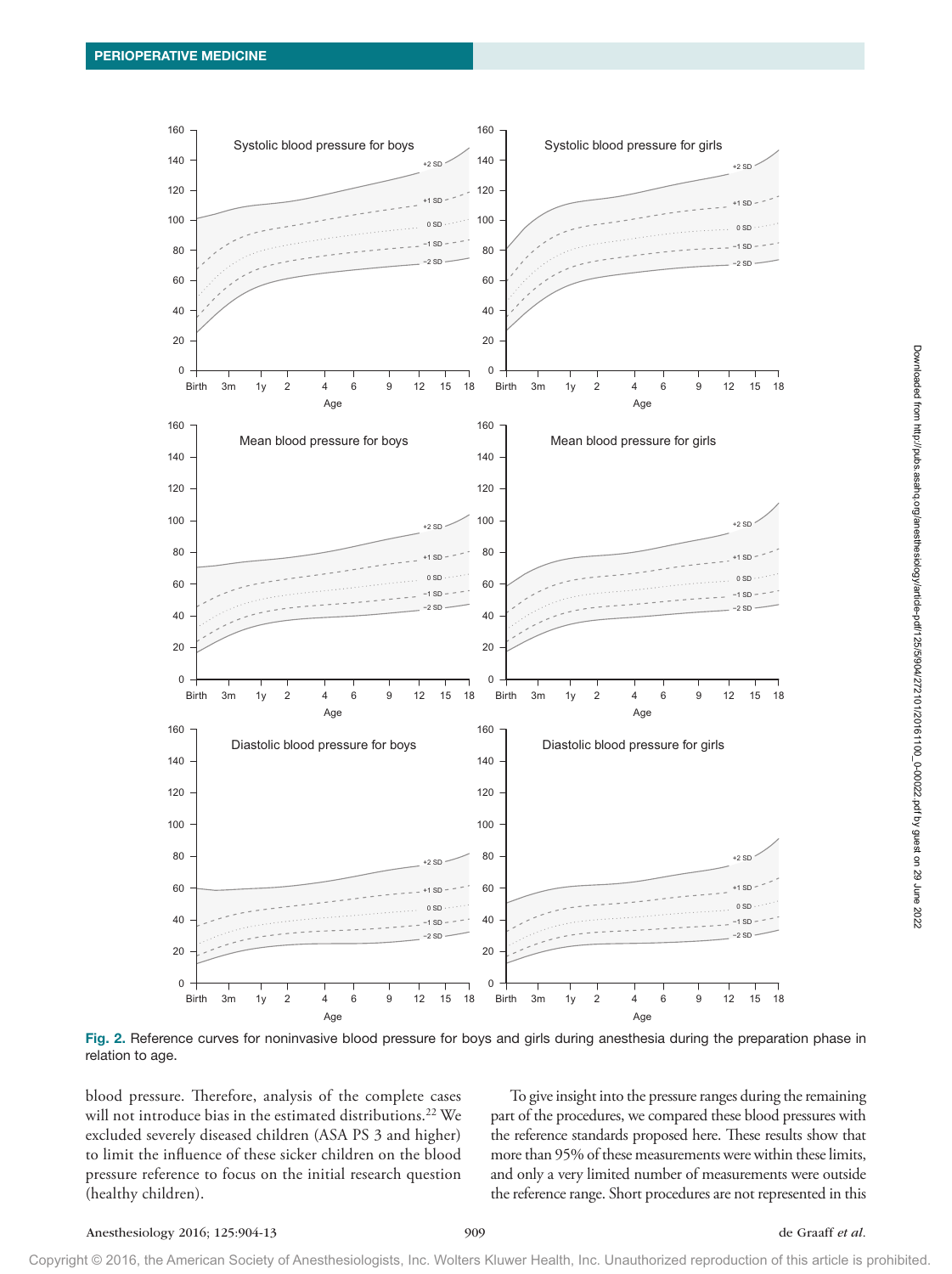

Fig. 3. Reference curves for noninvasive blood pressure for boys and girls during anesthesia during the surgical phase in relation to age.

last analysis because of the method of data collection, which could have led to under- or overestimation of the percentages.

#### *Organ Perfusion*

The present data set does not allow a comparison of NIBP in relation to the clinical outcome related to organ perfusion, such as cerebral encephalopathy, kidney failure, or even surrogate outcome measures, such as hospital length of stay and mortality. Clear symptoms are very rare in these group of patients, and if present, they would not affect the results of the current study.

A cerebral ischemic infarct is a rare but devastating complication in pediatric anesthesia caused by low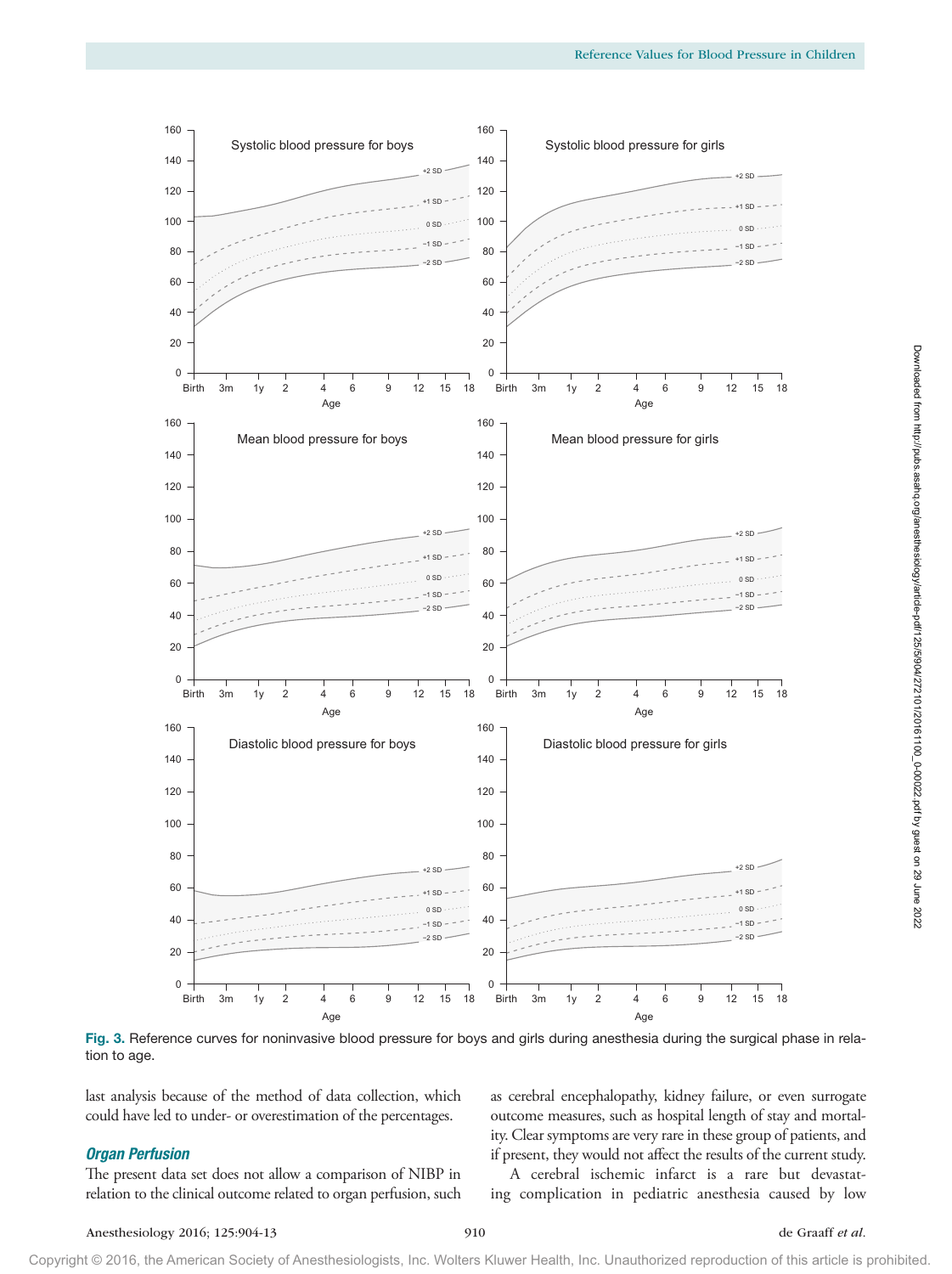

Fig. 4. Reference curves for noninvasive blood pressure for boys and girls during anesthesia during the preparation phase in relation to weight.

cerebral perfusion.8 The symptoms of low cerebral perfusion (syncope, nausea, *etc.*) are not signaled during general anesthesia. The lowest systolic NIBP of the patients with severe postoperative encephalopathy in the case series by McCann *et al.*<sup>8</sup> ranged from 22 to 40 mmHg. The current study shows considerably lower reference ranges (−2 SD) of the systolic

and mean NIBP in the youngest boys of 25 and 17 mmHg during the preparation phase and 30 and 22 mmHg during the surgical phase. This lower range (−2 SD) corresponds with the lower 10th percentiles of the definition of systolic NIBP for significant hypotension (25 mmHg) that pediatric anesthesiologists from the United States and United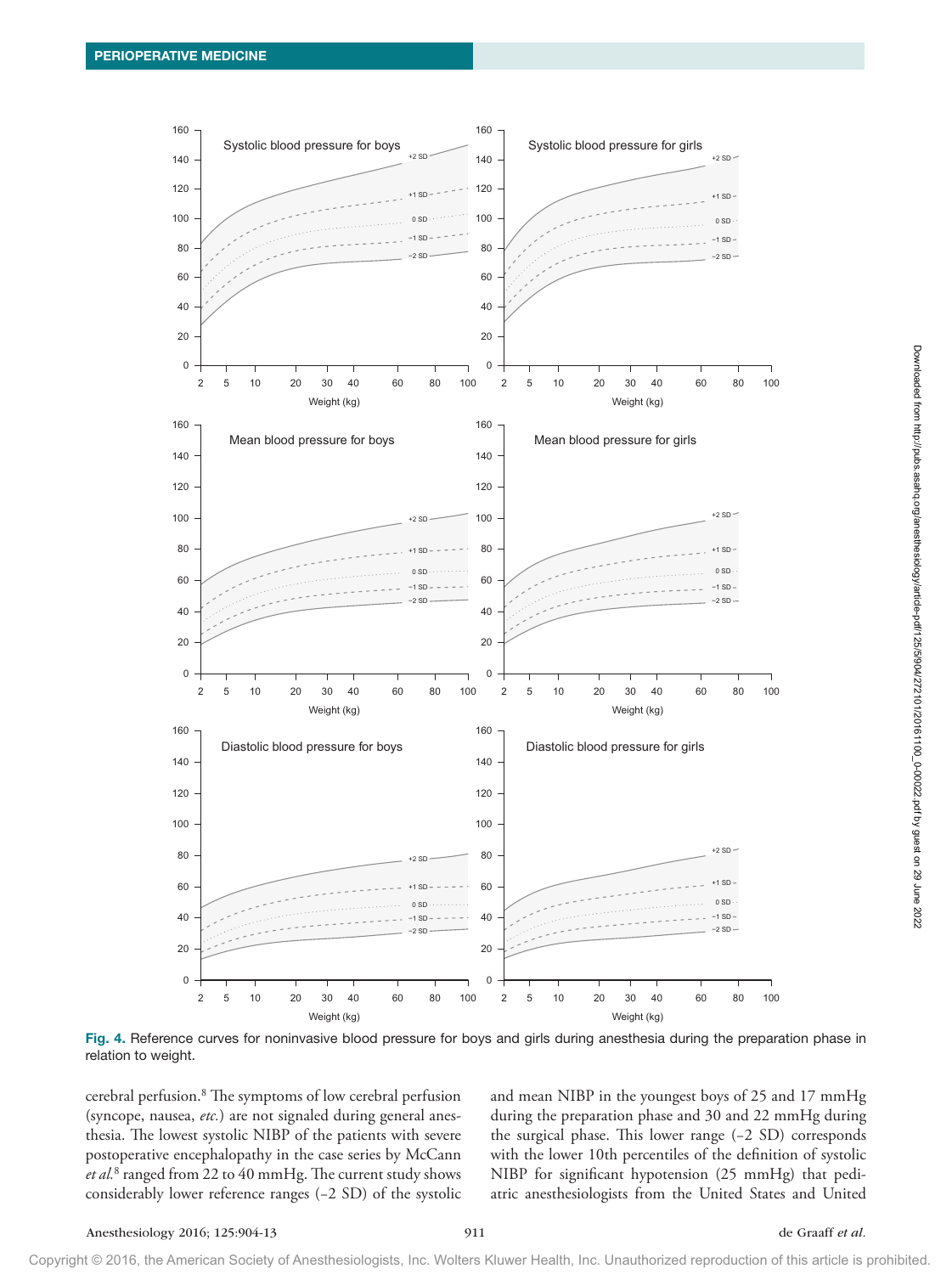

Fig. 5. Reference curves for noninvasive blood pressure for boys and girls during anesthesia during the surgical phase in relation to weight.

Kingdom reported.17 These differences underscore the variation and uncertainty of current clinical practice.

### **Conclusions**

Clinicians providing care to millions of pediatric patients during anesthesia each year lack the normative data needed to guide

| interpretation and treatment of intraoperative NIBP measure-      |  |  |
|-------------------------------------------------------------------|--|--|
| ments. With more than 100,000 patients across 11 medical          |  |  |
| centers, our data provide the real-world context necessary to     |  |  |
| establish reference ranges for a pediatric anesthesia blood pres- |  |  |
| sure. We have demonstrated that the 50th percentile (0SD) and     |  |  |
| lower bound (-2 SD) NIBPs observed during anesthesia are          |  |  |